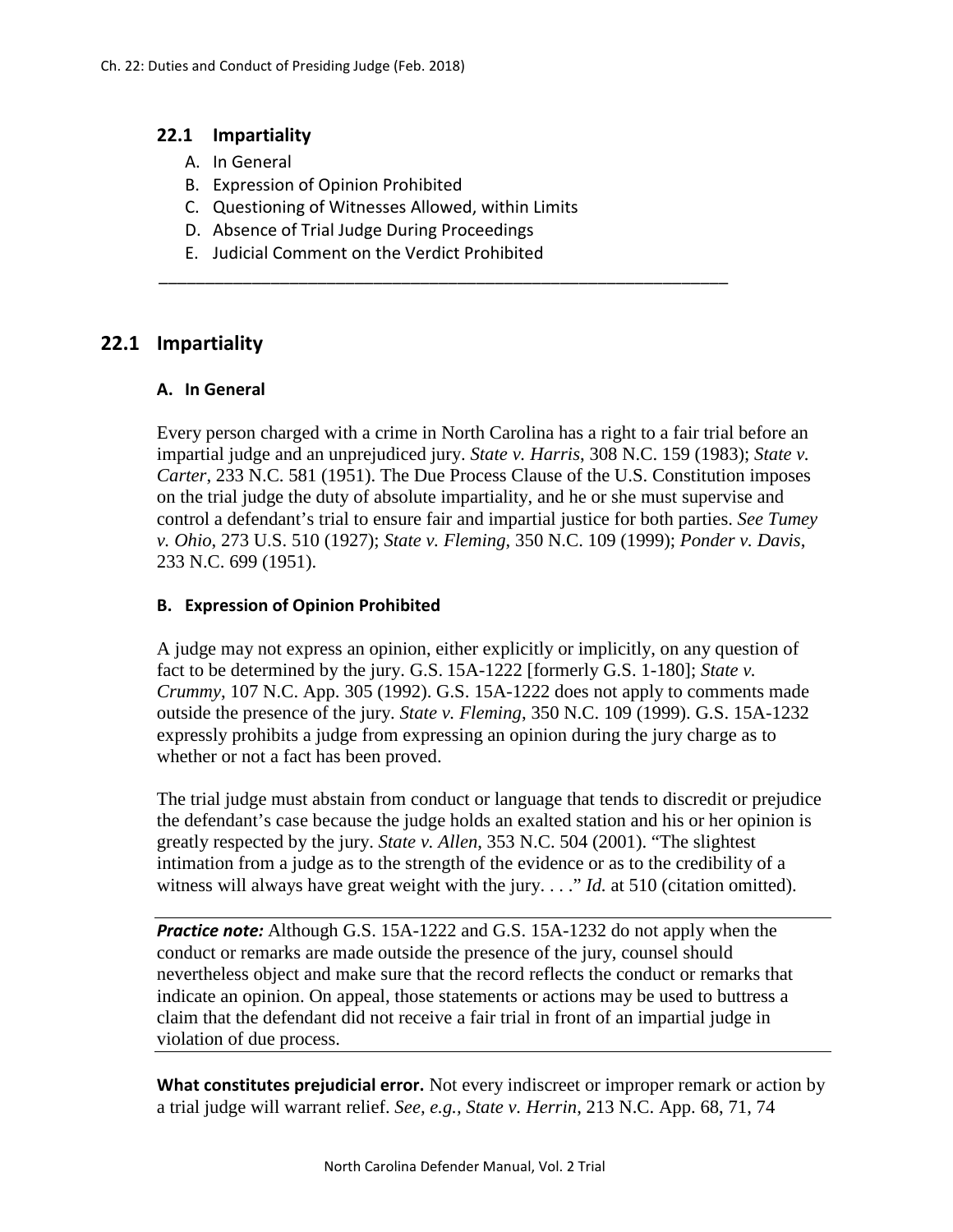(2011) (noting that although trial judge's outburst of laughter to State's witness comment that defendant "ran like a bitch" past his house "may have been ill-advised and did not exemplify an undisturbed 'atmosphere of judicial calm,'" any resulting error was harmless in light of the totality of the circumstances) (citation omitted). Whether the defendant was deprived of a fair trial by the trial judge's comments, questions, or actions "must be determined by what was said and its probable effect upon the jury in light of all attendant circumstances, the burden of showing prejudice being upon the appellant." *State v. Faircloth*, 297 N.C. 388, 392 (1979); *see also State v. Blackstock*, 314 N.C. 232, 236 (1985) (prejudicial error occurs "when the jury may reasonably infer from the evidence before it that the trial judge's action intimated an opinion as to a factual issue, the defendant's guilt, the weight of the evidence or a witness's credibility"). If the trial judge has expressed an improper opinion before the jury, the resulting prejudice to the defendant is "virtually impossible to cure." *State v. Clanton*, 20 N.C. App. 275, 277 (1973); *see also State v. McEachern*, 283 N.C. 57, 60 (1973) (stating that "[o]rdinarily, such expression of opinion cannot be cured by instructing the jury to disregard it"); *State v. Oakley*, 210 N.C. 206, 210 (1936) (an impermissible expression of "opinion or intimation cannot be recalled.").

**Selected examples.** Types of improper judicial remarks or actions that have been found to require relief include:

- Questions to potential jurors or witnesses that logically tend to communicate the trial judge's belief that the defendant is guilty. *See State v. McEachern*, 283 N.C. 57 (1973) (question propounded to prosecuting witness by trial judge improperly expressed an opinion because it assumed that defendant raped her); *State v. Canipe*, 240 N.C. 60 (1954) (trial judge's references to two examples of horrendous crimes when attempting to ascertain potential jurors' beliefs on capital punishment amounted to an improper expression of opinion and resulted in incurable prejudice to defendant).
- Statements intimating the defendant's guilt. *See State v. Guffey*, 39 N.C. App. 359, 361 (1979) (new trial required where trial judge stated that defendant was "pretty busy that day" since the indictment reflected two different victims); *State v. Teasley*, 31 N.C. App. 729, 731–32 (1976) (even with a curative instruction, defendant was prejudiced by trial judge's question, "What is this, another case of somebody ripping off an insurance company?" when, during a break in the trial with the jury in the jury box, another case with similar charges was called for disposition by plea).
- Remarks tending to suggest facts to be found by the jury. *See State v. Blue*, 356 N.C. 79 (2002) (trial judge's remark that the front porch, where the offense allegedly took place, was not in defendant's home denied defendant the coverage of defense of habitation and necessitated a new trial); *State v. Summey*, 228 N.C. App. 730 (2013) (trial judge's response to jury's question during deliberations regarding the age of the victim could reasonably be interpreted as an expression of opinion that defendant was properly charged with statutory rape of a child less than 13); *State v. Grogan*, 40 N.C. App. 371 (1979) (new trial granted where trial judge's explanation of his ruling denying the jury access to photographs never admitted into evidence may have led the jury reasonably to conclude that the photographs were important evidence that they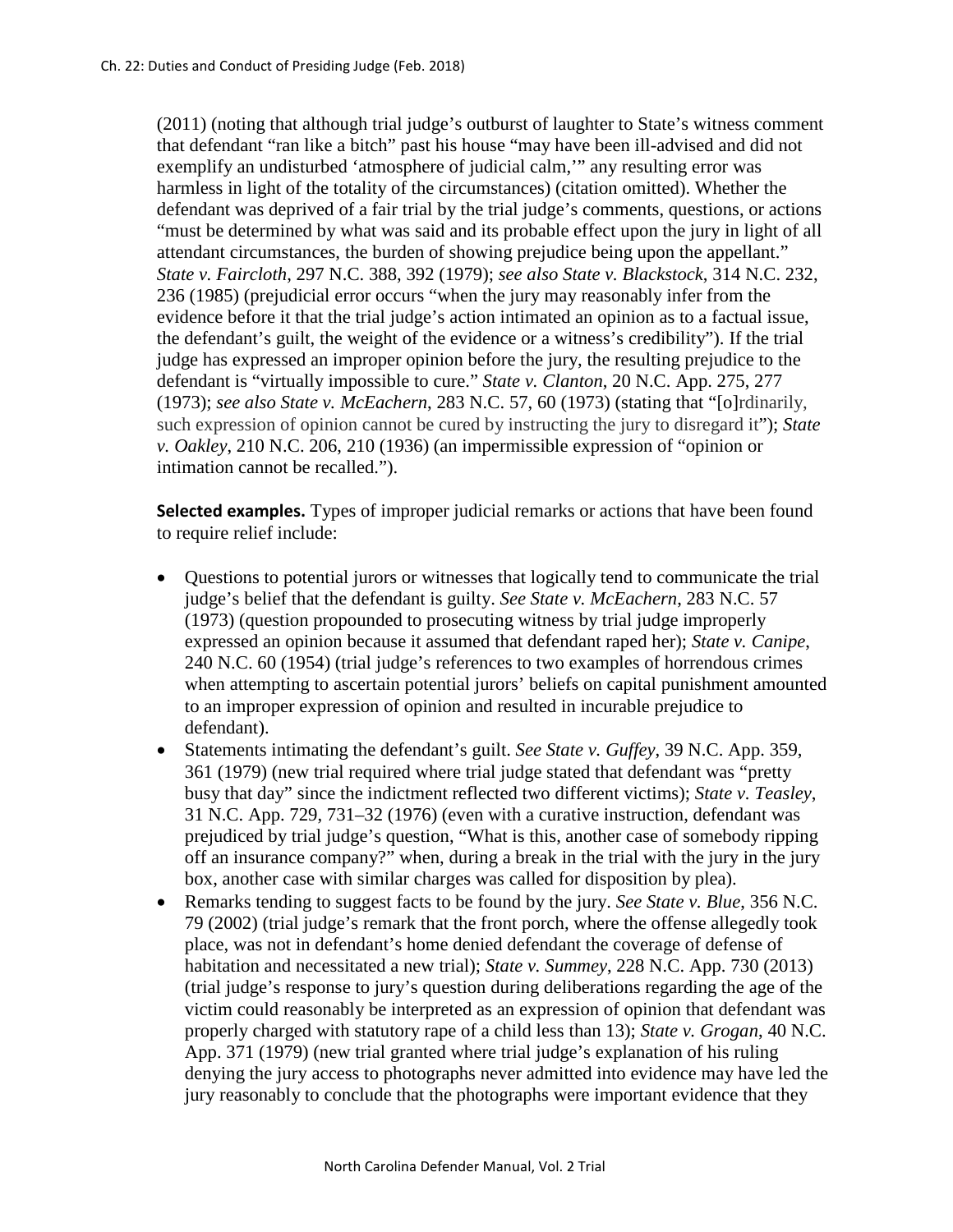should see and that the judge would allow them to see but for defendant withholding consent).

- Comments tending to belittle or humiliate the defendant's cause or his or her counsel before the jury. *See State v. Lynch*[, 279 N.C. 1 \(1971\)](http://web2.westlaw.com/find/default.wl?DB=711&SerialNum=1971127947&FindType=Y&AP=&RS=WLW4.10&VR=2.0&FN=_top&SV=Full&MT=NorthCarolina) (trial judge's blanket instruction to the court reporter to overrule *any* objection made by defendant's counsel necessarily belittled both defendant's cause and his attorney in the eyes of the jury); *State v. Frazier*[, 278 N.C. 458, 464 \(1971\)](http://web2.westlaw.com/find/default.wl?DB=711&SerialNum=1971127493&FindType=Y&AP=&RS=WLW4.10&VR=2.0&FN=_top&SV=Full&MT=NorthCarolina) (awarding a new trial because a series of comments by the trial judge, when viewed cumulatively, portrayed such an antagonistic attitude toward the defense that they breached "the cold neutrality of the law . . . to the prejudice of this defendant"); *State v. Brinkley*, 159 N.C. App. 446, 450 (2003) (new trial ordered because the trial judge's harsh criticisms of defense counsel "may have (1) prejudiced the jury against defendant, and (2) given the jury the impression that defense counsel was not trustworthy or ethical").
- Expressions concerning the credibility of witnesses. *See State v. Gregory*, 340 N.C. 365, 408 (1995) (trial judge's question to defendant's expert witness whether he was "telling the truth now or were you telling the truth then" clearly conveyed to the jury that the trial judge did not believe that the witness was being truthful); *State v. Berry*, 235 N.C. App. 496 (2014) (Hunter, Robert C., J. dissenting in part) (new trial granted where trial judge's inadvertent but erroneous instruction to the jury bolstered the credibility of the prosecuting witness and gave undue weight to a social worker's conclusions), *rev'd per curiam for reasons stated in the dissent*, 368 N.C. 90 (2015); *State v. Hensley*, 120 N.C. App. 313, 323 (1995) (trial judge's refusal to recall a child witness because doing so would be "very traumatic" and "injurious" to the witness, amounted to an expression that the judge believed the witness).
- Conduct concerning the credibility of the defendant. *See State v. Jenkins*, 115 N.C. App. 520 (1994) (improper expression of opinion about defendant's credibility where trial judge turned his back to the jury for 45 minutes while defendant testified on direct examination).
- Warnings or admonitions to witnesses concerning the consequences of committing perjury. *See State v. Locklear*, 309 N.C. 428 (1983) (while carefully given warnings to a witness with reference to perjury are permitted outside the presence of the jury, trial judge's actions in admonishing the witness and threatening her with imprisonment and a fine invaded the province of the jury, probably caused the witness to change her testimony, and may have deprived defendant of a fair trial before an impartial judge).
- Comments, questions, or actions that go to the "heart" of the case. *See State v. Sidbury*, 64 N.C. App. 177, 179 (1983) (where the defendant's ability to use his right hand to handle a gun was hotly contested and the eyewitness testimony was not overwhelming, the trial judge's questions and comments could be seen as questioning the credibility of defendant's evidence and were prejudicial); *State v. Whitted*, 38 N.C. App. 603, 606 (1978) (granting new trial after finding that trial judge's statements that the alleged victim "must have fallen into a lawn mower" were prejudicial because they "went to the heart of the very issue for which the defendant was on trial, that is, whether he was possessed of a deadly weapon with which he cut the complaining witness."); *see also State v. Springs*, 200 N.C. App. 288 (2009) (unpublished) (trial judge's comment that defendant's boyfriend "had no involvement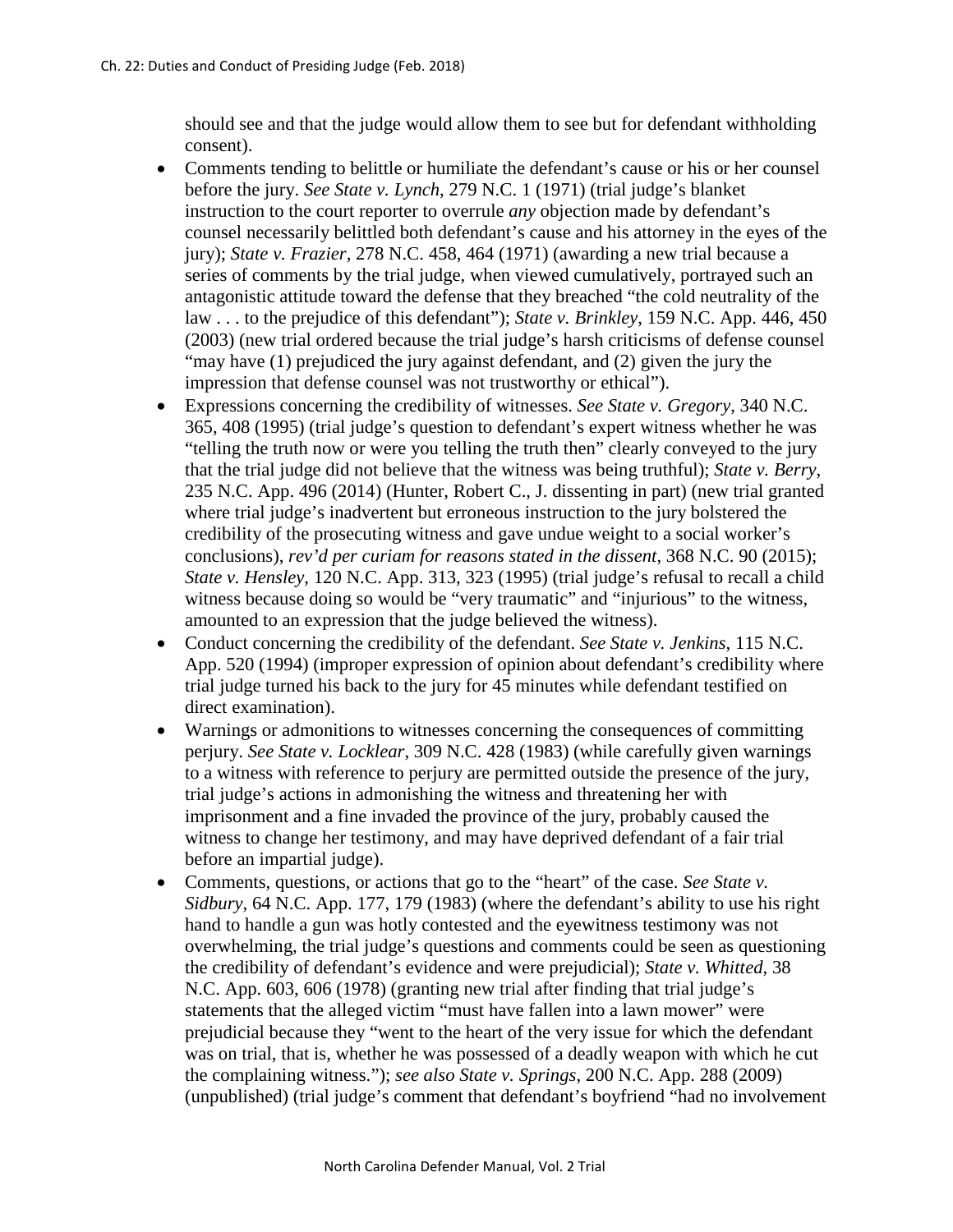in the case" went to the heart of the case because it demonstrated the judge's disbelief of the defense theory that the boyfriend brought the drugs into defendant's apartment while she was not there).

• Statements concerning sentencing. *See State v. Griffin*, 44 N.C. App. 601 (1980) (trial judge improperly expressed an opinion on defendant's guilt where, prior to the return of a verdict, the foreman asked if the jury could explain its decision and the judge made remarks about sentencing that assumed that the jury had reached a guilty verdict and left little doubt that he expected a guilty verdict).

It is not an impermissible expression of opinion for the trial judge:

- To refuse to grant a defendant's request that he or she be referred to by name and not as "the defendant." *State v. Brown*, 306 N.C. 151 (1982).
- To use the word "victim" when referring to the alleged victim of the crime in the instructions to the jury. *State v. Gaines*, 345 N.C. 647 (1997); *State v. Hill*, 331 N.C. 387 (1992). *But see State v. Walston*, 367 N.C. 721, 732 (2014) (court found no error in trial judge's use of the word "victim" to describe the complaining witness but noted circumstances where the "best practice" would be for the trial judge to modify the pattern instructions to use "alleged victim" or "prosecuting witness").
- To make ordinary rulings during the course of the trial. *State v. Weeks*, 322 N.C. 152 (1988); *State v. Welch*, 65 N.C. App. 390 (1983).
- To explain the role of the prosecutor and defense attorney to the jury. *State v. Hudson*, 54 N.C. App. 437 (1981).

**Practice note:** The provisions of G.S. 15A-1222 and G.S. 15A-1232 are mandatory; therefore, a defendant's failure to object to an alleged expression of opinion by the trial court in violation of those statutes generally does not result in waiver of that issue on appeal. *State v. Young*, 324 N.C. 489 (1989); *State v. Summey*, 228 N.C. App. 730 (2013). Counsel must always specifically object to an expression of opinion by the trial judge on *constitutional* due process grounds to preserve that issue on appeal. The better practice is always to lodge a timely objection to a trial judge's improper comments or actions, specifically stating all the bases for the objection.

# **C. Questioning of Witnesses Allowed, within Limits**

A trial judge may direct questions to a witness in order to clarify the witness's testimony and to promote a better understanding of it. *See State v. Whittington*, 318 N.C. 114 (1986); *State v. Alston*, 38 N.C. App. 219 (1978). N.C. Rule of Evidence 614(b) specifically allows the trial judge to "interrogate witnesses, whether called by itself or by a party."

However, a trial judge may not, by his or her questions, intimate an opinion regarding the guilt of the defendant, the witness's credibility, or whether any fact essential to the State's case has been proved. *See State v. Yellorday*, 297 N.C. 574 (1979); *State v. Lowe*, 60 N.C. App. 549 (1983). A judge must conduct his or her questioning carefully and in a manner that avoids prejudice to the parties. If the judge expresses an opinion by the tenor,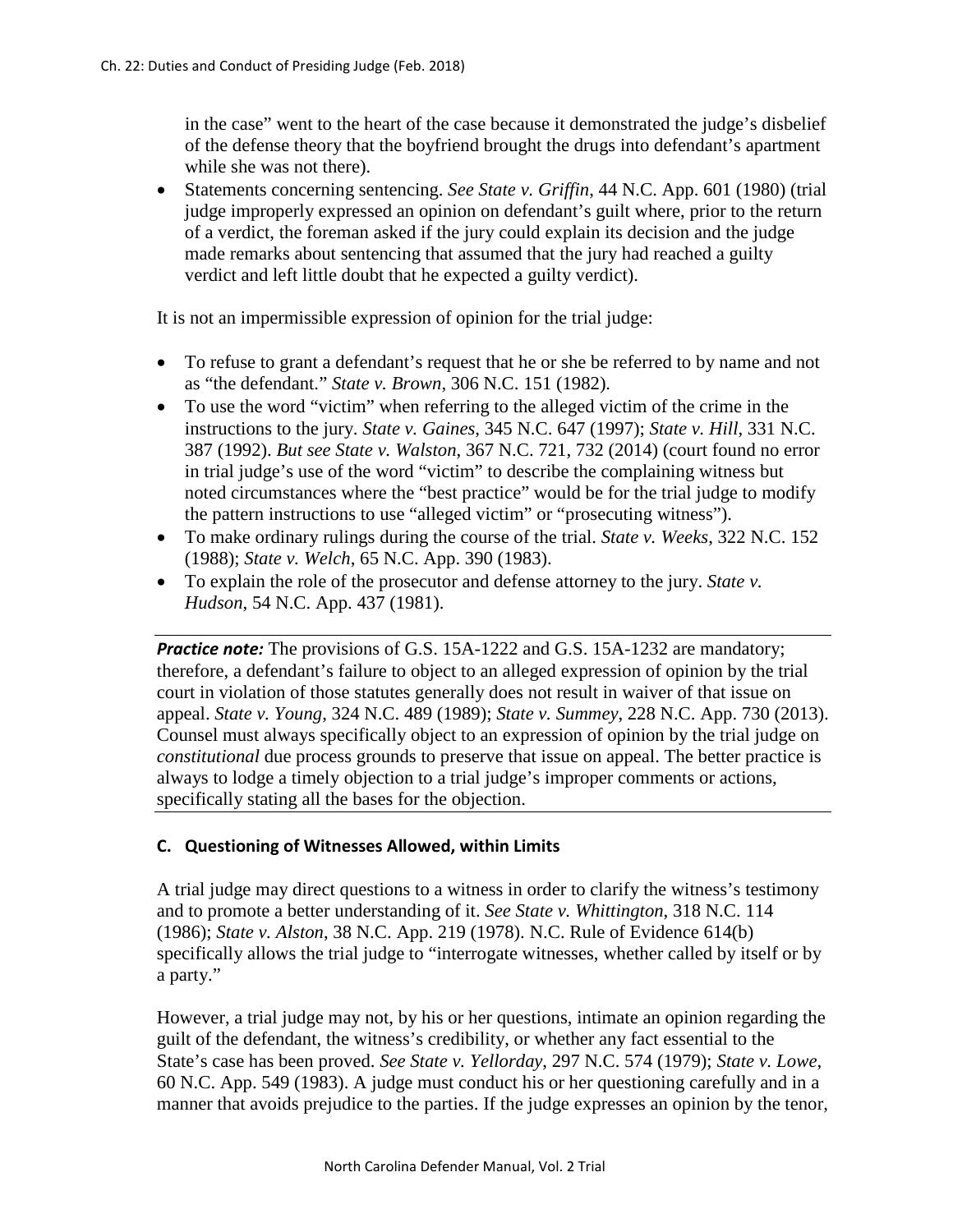frequency, or persistence of his or her questions, error has occurred in violation of G.S. 15A-1222. *State v. Rinck*, 303 N.C. 551 (1981); *State v. Currie*, 293 N.C. 523 (1977). If the expression of opinion might reasonably have had a prejudicial effect on the defendant's trial, the error will not be considered harmless and a new trial will be awarded. *See, e.g., State v. McEachern*, 283 N.C. 57 (1973) (granting new trial where trial judge's question to prosecuting witness was an impermissible expression of opinion because it assumed defendant had raped her); *State v. Oakley*, 210 N.C. 206, 211 (1936) (finding prejudicial error where trial judge impermissibly expressed an opinion when he asked, "you tracked the defendant to whose house?"; remedial action taken by trial judge when he said, "I didn't mean to say the defendant" did not remove the lasting impression made by the question on the jury); *see also supra* § 22.1B, Expression of Opinion Prohibited.

As with other remarks and conduct prohibited by G.S. 15A-1222, the prohibition against the trial judge expressing an opinion when questioning a witness applies only when the jury is present. *State v. Rogers*, 316 N.C. 203 (1986).

*Practice note:* N.C. Rule of Evidence 614(c) provides that no objection is necessary "to questions propounded to a witness by the court but it shall be deemed that proper objection has been made and overruled." Counsel must still specifically object to prejudicial questioning by the trial judge on *constitutional* grounds to preserve the issue on those grounds. *See Herndon v. Herndon*, 368 N.C. 826 n.4 (2016) (noting that while Rule 614(c) operates to automatically preserve appellate review of the impropriety of a trial judge's witness interrogation, it does not preserve an argument that the judge's inquiry infringed on a litigant's constitutional rights).

#### **D. Absence of Trial Judge During Proceedings**

Occasionally, some trial judges will absent themselves temporarily during the proceedings. To the extent this practice goes on, it occurs most often during jury selection and closing argument. *See, e.g., State v. Parker*, 119 N.C. App. 328 (1995) (finding no gross impropriety in the prosecutor's closing argument even though the prosecutor made an untrue representation where defendant neither objected to the argument nor to the trial judge's absence from the courtroom during portions of closing argument); *State v. Colbert*, 65 N.C. App. 762, 769 (1984) (Becton, J., dissenting) (noting that "[i]t is not uncommon for trial judges to be inattentive, or even absent themselves from the courtroom, during jury selection"), *rev'd*, 311 N.C. 283 (1984); *State v. Soloman*, 40 N.C. App. 600, 604 (1979) (new trial granted where "not only was the judge not in the courtroom when the [prosecutor's objectionable closing] argument was made, he also refused to make an effort to ascertain [in violation of G.S. 15A-1241(c)] what had been argued so that he could fairly consider defendant's objection and motion for a mistrial").

Courts from other jurisdictions have found that the judge's absence during trial violates various constitutional rights, discussed in the practice note below. These cases also suggest a basis for finding a violation of the defendant's statutory rights under North Carolina law, also discussed in the practice note. There is a split of authority among these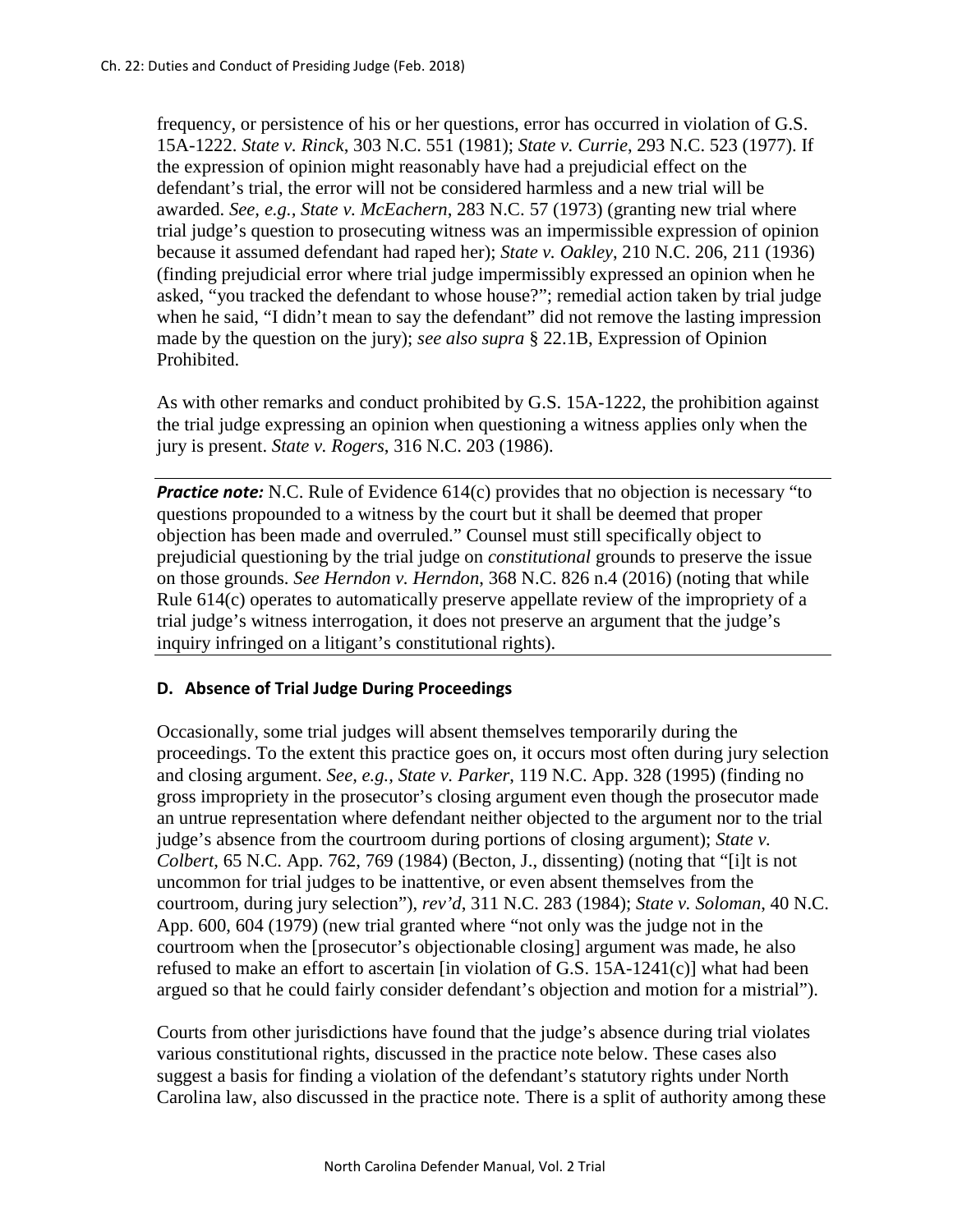courts over whether a trial judge's absence from the bench is reversible error per se or whether it is subject to harmless error analysis. *See Riley v. Deeds*, 56 F.3d 1117 (9th Cir. 1995) (so noting and collecting cases). Some courts find that the error renders the verdict a nullity while others will reverse a conviction only if the defendant shows actual prejudice resulting from the judge's absence from the proceedings. Many courts place emphasis on whether the defendant explicitly or implicitly waived the right to the judge's presence. *See id.*; *see also Peri v. State*, 426 So. 2d 1021 (Fla. Dist. Ct. App. 1983) (although a judge's absence during jury voir dire, over a defendant's objection, constitutes reversible error per se, this error can be waived); *Stirone v. United States*, 341 F.2d 253 (3d Cir. 1965) (defense counsel implicitly assented to trial judge's absence during peremptory challenges to the jury where counsel made no objection and did not mention the absence during any part of the trial).

While the N.C. Supreme Court has not definitively addressed the issue of a trial judge's absence during trial, the Court has stated in dicta that "the absence of the judge from the proceedings will not constitute reversible error unless the record shows that something occurred which would harm the defendant." *State v. Arnold*, 314 N.C. 301, 308 (1985) (defendant's argument that the trial judge left the courtroom during closing arguments was not supported by the record so the issue was not properly before the court for review; apparently neither the State nor the defendant had requested that closing arguments be recorded); *see also State v. Smith*, 162 N.C. App. 46 (2004) (quoting *Arnold* but declining to address defendant's contention that the trial judge erred by leaving the courtroom during a portion of the prosecutor's closing argument because a new trial had been granted on other grounds). Although the *Arnold* court describes the review standard as "well established," the three cases it cites were from other jurisdictions and date back to 1907, 1915, and 1950.

The N.C. Court of Appeals addressed the issue in *State v. Levya*, 181 N.C. App. 491 (2007), but in the context of whether the trial judge violated his statutory duty under G.S 15A-1211(b) to decide all "questions concerning the competency of jurors." The judge in *Levya* absented himself from jury selection and left the parties to excuse jurors for cause by stipulation. "[S]ome potential jurors" were dismissed by stipulation in his absence. *Id.* at 494. The Court of Appeals found the judge had erred in excusing himself from the courtroom during jury selection but the defendant was not entitled to relief because he failed to show that he was prejudiced by the judge's absence.

*Practice note:* If the judge announces his or her intention to leave the courtroom during a portion of the trial, you should object immediately. If the judge leaves the courtroom during the proceedings without advance notice, object on the record at the next opportunity. As grounds for the objection, assert that the judge's absence violates your client's right to a trial before a fair and impartial jury under the Sixth Amendment to the U.S. Constitution and under article I, section 24 of the N.C. Constitution. *See Peri v. State*, 426 So. 2d 1021, 1023 (Fla. Dist. Ct. App. 1983) ("[t]he presence of the trial judge is at the very core of [the Sixth Amendment] constitutional guarantee" to a trial by an impartial jury); *United States v. Heflin*, 125 F.2d 700, 700 (5th Cir. 1942) ("In a trial by jury the judge is an essential actor, and he should be present during all the proceedings. If